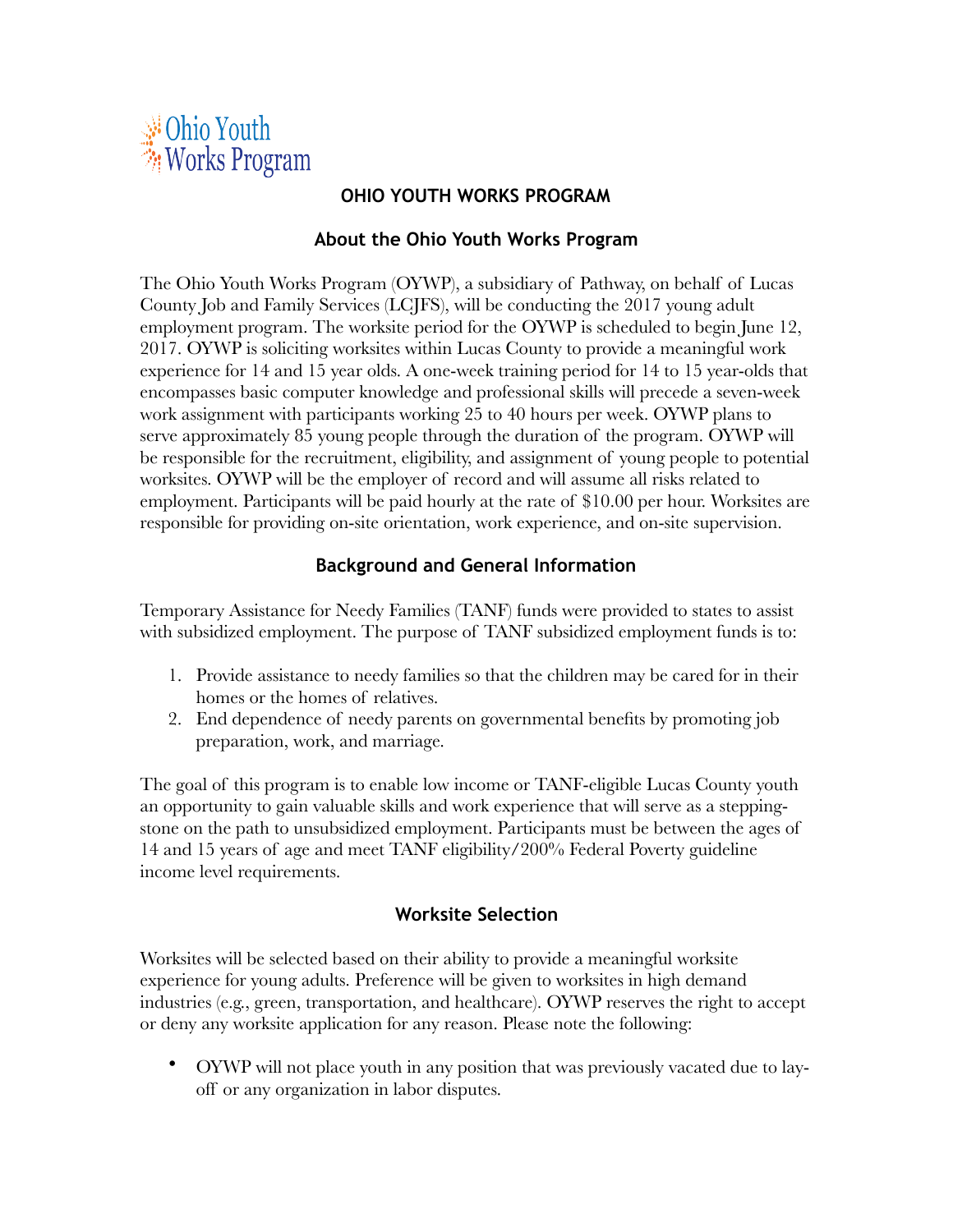• OYWP will not place youth in any position which normally pays more than \$10 per hour.

# **Questions**

How many jobs are there? There will approximately 85 jobs. However, registering does not guarantee you a job—there will be many more registrants than jobs. OYWP is constantly working to add as many jobs as possible, so check the website as we update the numbers.

What kinds of jobs are there? Most jobs are entry-level positions working for non-profit organizations, government entities, cities, schools, and retail businesses in Lucas County with entry-level duties. Examples of the types of jobs are clerical, light cleaning, painting, working in gardens, data entry, filing, and answering telephones.

How will I know whether or not I have a job? You will be notified by mail, email, text message, or phone if you have been selected to move to the second step of the process. Once you are selected, you will need to do a few additional things before OYWP can match you with a specific job. If any of these steps are not completed, OYWP will be unable to match you with a job.

- Your registration and eligibility must be verified.
- Your documentation must be approved by OYWP at a validation session.
- Your family income must meet the required Federal Income guidelines.
- You must attend and successfully complete the Orientation session.

Am I guaranteed a job placement once I register? No, unfortunately, *placement is not guaranteed*. It will depend upon the number of people who register, the number of available jobs at the time you apply, and the amount of program funding available.

Can I remain for more than 8 weeks since the program is over a longer period of time? No, you are only eligible for one 8-week session in 2017.

How can I get more information?

- Visit the ohioyouthworks.org website for updates.
- Email ohioyouthworks.org with questions.
- During registration, call an OYWP Representative at 419-242-7304. Extension 7018 for help with any registration questions or problems. You can leave a message and someone will call you back.

If I register and am selected, what other documents will I need in order to participate in the program?

- Original or Certified copy of your Birth Certificate
- Photo ID:
	- o Current school ID/or school transcript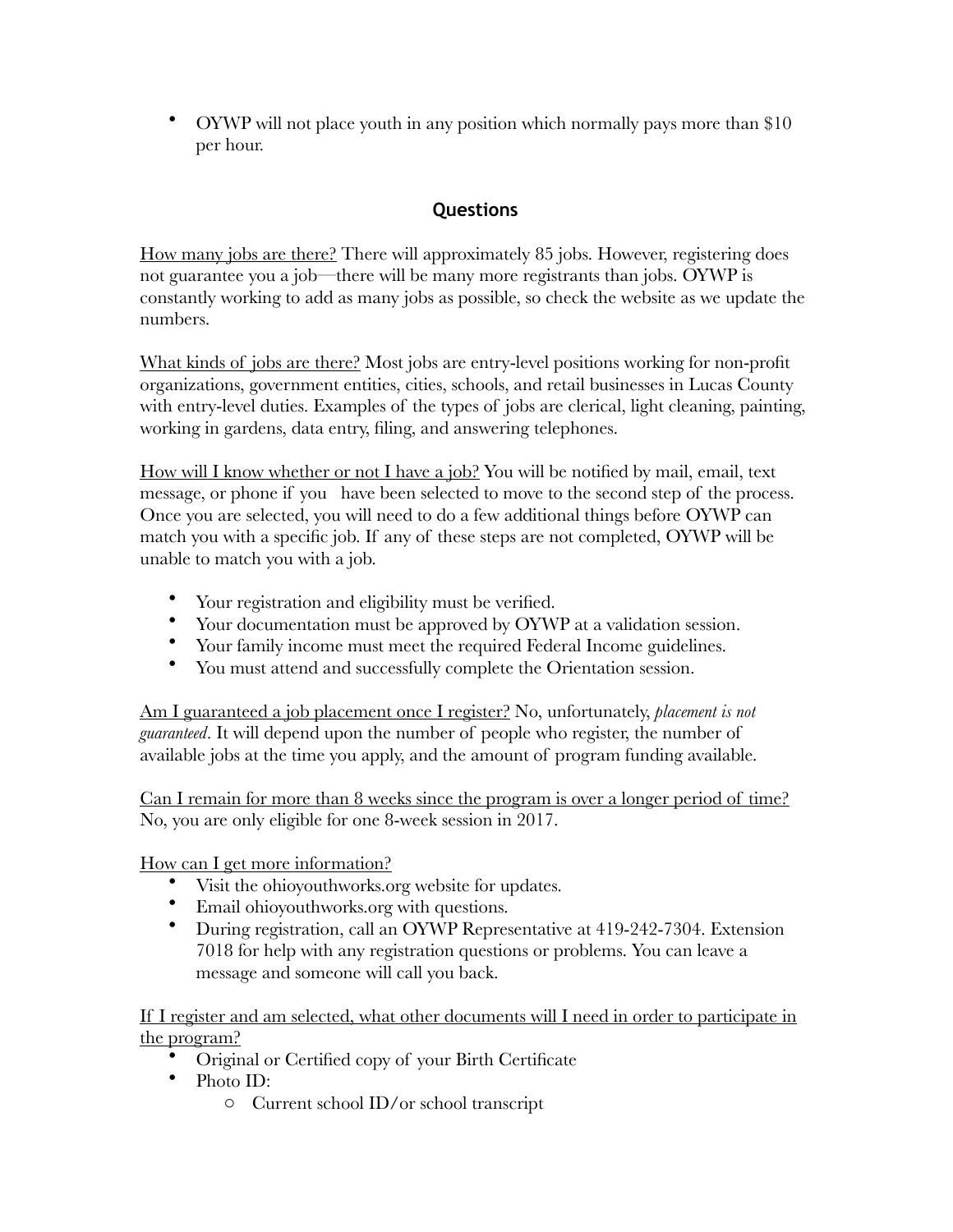- Social Security Card
- Proof of family income information (i.e. paystubs for the last 30 days, benefit award letters for SSI, Social Security, etc. Tax returns if self-employed)

Why do you need my family income? The program eligibility in order to participate is based on federal income requirements. You must provide proof that you are income eligible. Please refer to the Maximum Income Chart.

I don't have a certified copy of my-Birth Certificate. How can I get one? If you were born in Ohio, contact the Lucas County Bureau of Vital Statistics to get a certified copy of your birth certificate. The cost of a certified copy is \$25.00.

Vital Records Toledo-Lucas County Health Department 635 N. Erie St. Toledo, Ohio 43604 419-213-4100 ext. 6 Hours of Operation: Monday–Friday, 8:00AM–4:30PM Website: http://www.lucascountvhealth.com/#/birth-death/how-to-order

Contact the state in which you were born if you were not born in Ohio to obtain a copy of your birth certificate. Contact the country and city of your birth if you were born outside of the United States to find out how to obtain a copy of your birth certificate.

Will there be a background check? Some work assignments may require a background check. Participants will learn whether they need a background check prior to being assigned to a worksite. The employer pays for background checks.

Will drug and alcohol screening be done? Worksite employers may require a drug and/or alcohol screening at the beginning of employment and/or during the work assignment. Drug or alcohol use is not permitted on the work site. Random testing may be done during the program.

What happens once I complete the registration process? After you complete the registration process, OYWP will send you an email or letter, text message, or contact you by phone, confirming that you have successfully registered for the 2017 program. The email or letter will be sent to the participant address provided during registration.

What should I do if I don't receive confirmation? First check your spam filter to see if an email from OYWP is there. If you still don't find the confirmation email, or have not received a confirmation letter, please send an email to ohioyouthworks.org, or call an Ohio Youth Works Program representative at 419-242-7304 ext.7018.

What will be expected of me in the program? Participants will be expected to:

## • **Be appropriately dressed.**

o No shorts, leggings, clothing exposing body parts or bearing profanity.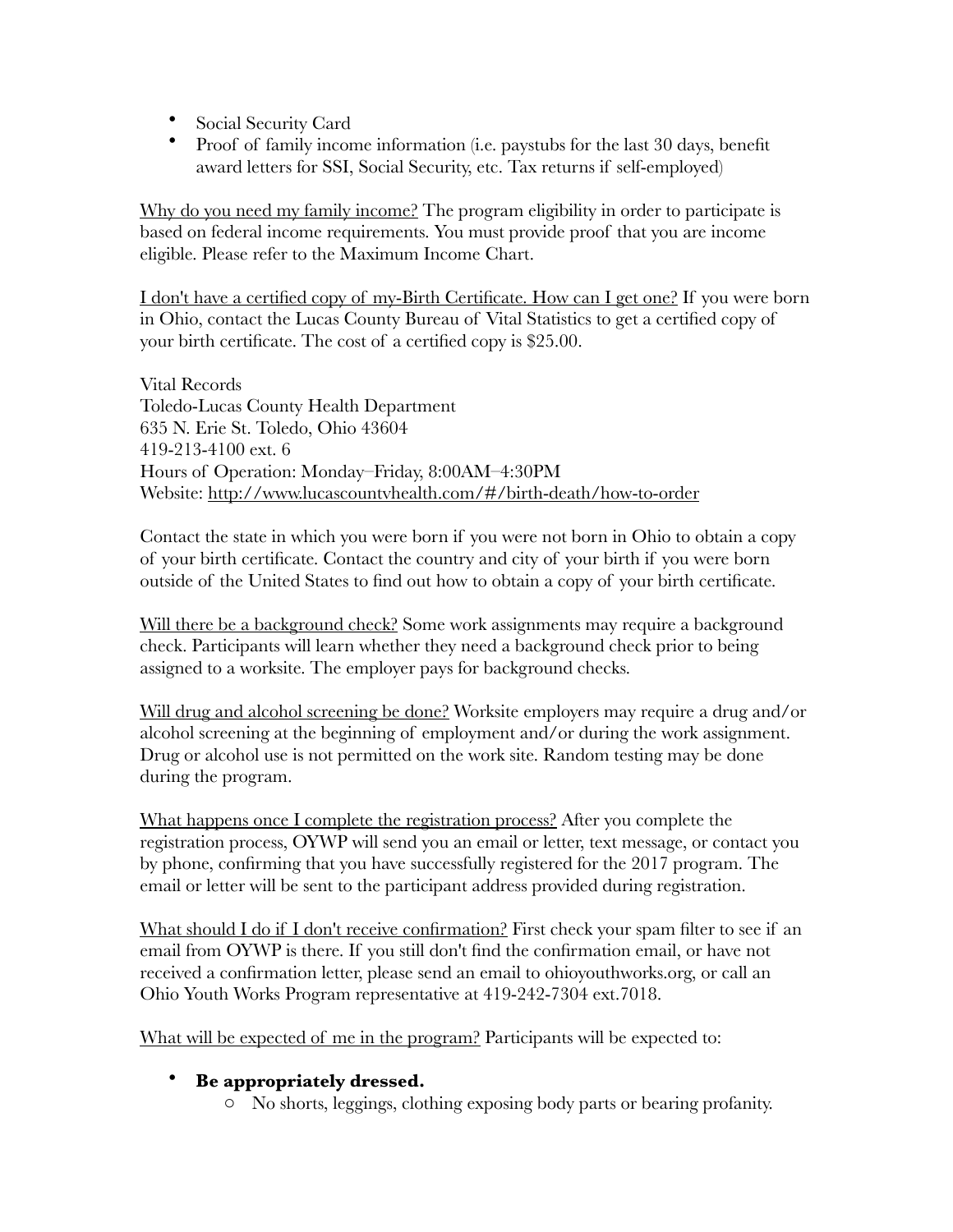- Attend 5 days of training and 7 weeks or work experience (all 8 weeks are paid).<br>• Be on time
- Be on time.
- Work the full amount of time scheduled (up to 8 hours per day).<br>• Regard team member
- Be a good team member.<br>• Be respectful of the works
- Be respectful of the worksite employer.\*\*\*<br>• Obey the safety rules
- Obey the safety rules.
- Listen to the supervisor.
- Work to the best of your abilities.

I don't have a car; how will I get to the worksite? Bus passes will be available to participants that need them to get to and from the worksite during the first week of employment. The participant will be responsible for travel to and from training, and for travel after the first week of work.

The worksite requires special safety uniforms or equipment; how will I get them? Under special circumstances, OYWP will acquire the uniform or tools needed by the participant.

When is the 2017 program and how long will it last? Intake will open May 2017. Training will be five full days beginning June 12, 2017. The training will be held at Pathway, located at 505 Hamilton Street in Toledo, Ohio or a designated secondary location. Each group session will last 8 weeks in total.

The Ohio Youth Works Program is using a rolling schedule for the program. This means that participants may start the program in different weeks based on their availability. For example, Cohort #1 may start June 12th and complete the program August 4, 2017. Cohort  $\#3$  may start the program June 26th and end August  $18<sup>th</sup>$ , 2017. This enables OYWP to give more individual attention to the participants during the program.

#### If I registered last year, do I need to register again? Yes.

I don't have a computer at home. How will I register online? The Lucas County Library has computers available for public use. If you cannot obtain access to a computer, please visit Pathway at 505 Hamilton Street, Toledo, Ohio, 43604.

What if I don't know my Social Security number and don't have a Social Security card? You MUST have your Social Security number to register. If you are selected to participate in the 2017 program, you MUST have a Social Security card. It takes at least two weeks to receive a new card once you submit the application. Request a new card today if you need one.

I don't have an email address. How can I get one? You can sign up for a free email address through many different email providers such as Google, Yahoo, AOL, or Hotmail. The email address is how OYWP will communicate with you after registration. It is important to check your email daily.